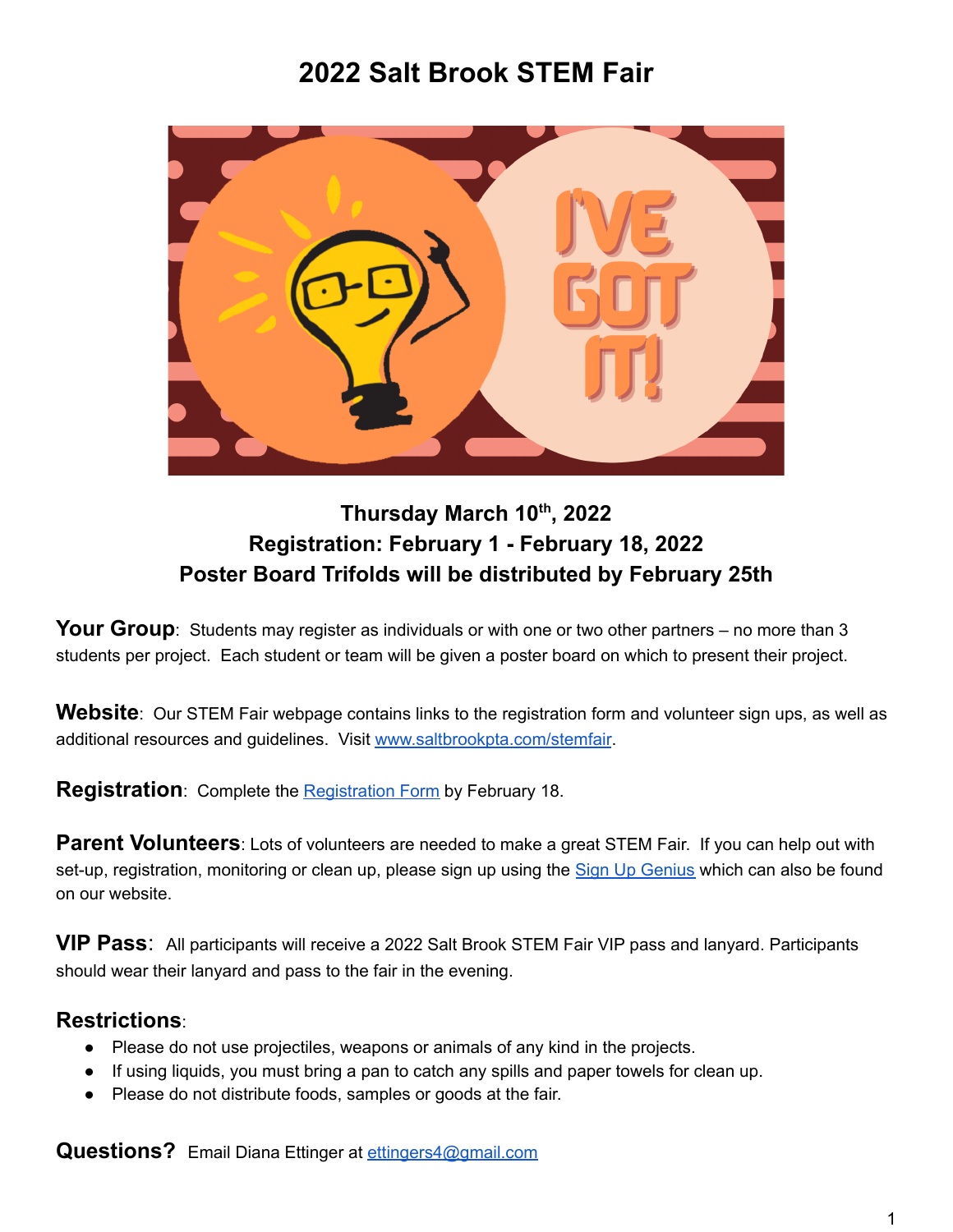#### **Awards** - Trophies will be distributed in a few select process award categories as follows:

- ★ **6th Grade Award** For individual 6th graders who have participated in the fair for 4 years
- ★ **STEM Design Award** Project with the best use of the STEM design process
- ★ **Coding Award** Project with the best use of computer programming / coding
- ★ **Scientific Method Award** Project with the best use of the scientific method
- ★ **Creativity Award** Project displaying the most creativity or uniqueness
- ★ **Green Award** Project with the best potential environmental impact
- ★ **Presentation Award** Project with the best visual presentation
- ★ **Impact Award** Project with the most interesting or potentially impactful results
- ★ **Effort Award** Project demonstrating an exceptional level of detail or effort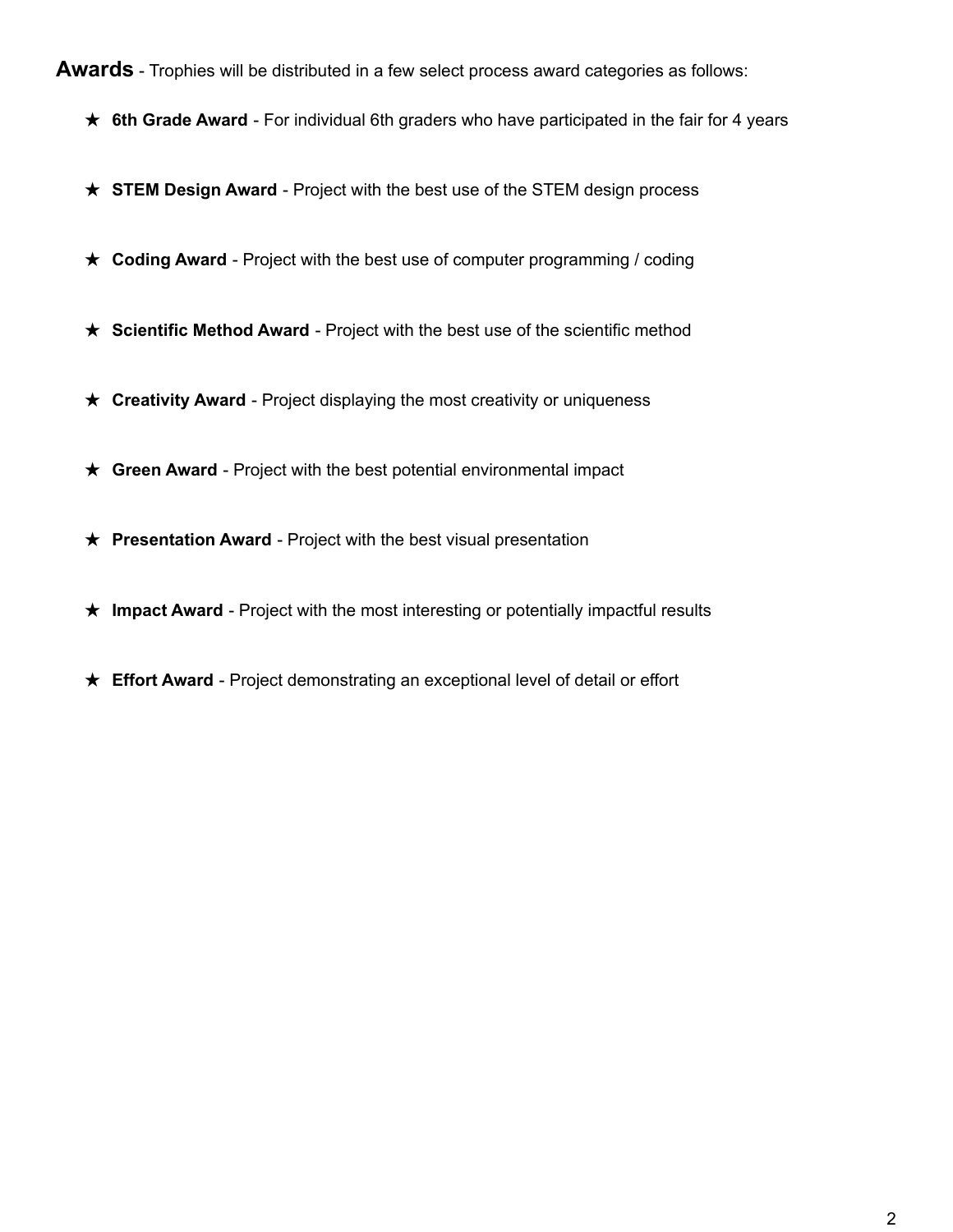## **Group Responsibilities**

**Project** - Choose and execute a project using one of the following:

- 1. Scientific Method ask a question, form a hypothesis and test it with an experiment (see pg. 4)
- 2. Engineering Design Process design something to solve a problem (see pg. 5)
- 3. Coding Method (see pg. 6)

**Board Presentation** - One board will be provided to each group. Your board should be a visual representation of your project. The next few pages will specify board layouts depending on your project choice (Scientific Method, Engineering Process, or the Coding Method)

**Speech** - Students will prepare a brief 1-2 min speech highlighting the key components of their project, which they will present to teachers/high school student volunteers on the night of the fair. Note cards are encouraged if helpful. Your speech should include:

- An explanation of the title with a clear and focused purpose
- A brief description of the design or methodology used
- A brief interpretation of the data or a demonstration of your model
- A conclusion well supported by the project
- Clear and understandable speaking
- A strong demonstration of understanding the science, engineering, or programming involved in the project

**Interview** - Following the speech, students should be prepared to answer questions from teacher/high school student volunteers such as:

- How they arrived at their projects
- What they learned from their projects
- What they liked best about the experience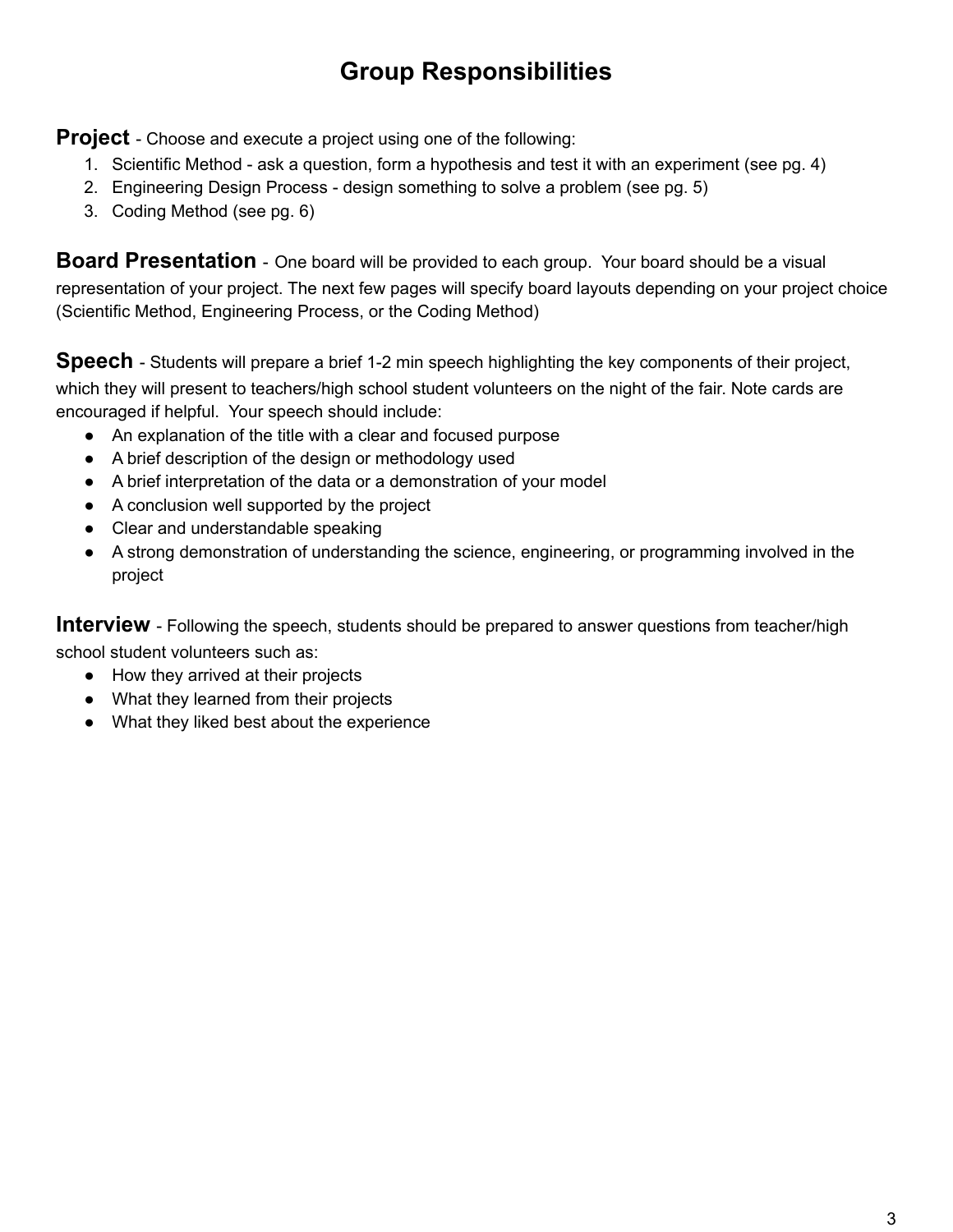### **\*\*\*For Scientific Method Projects ONLY\*\*\***

### The Scientific Method



#### **Your board should include:**

- Introduction
- **Title of Project**
- First and last name and grade level clearly posted
- Statement of the Question or Problem
- State your Prediction/Hypothesis
- Identify the Variables (A variable is anything that could potentially change the outcome of your experiment) This is highly recommended for  $5<sup>th</sup>$  and  $6<sup>th</sup>$  graders
- List all Materials and Equipment used
- Procedures (List the steps you followed)
- Results (Show Charts, Graphs, Tables, Diagrams)
- Conclusions (What I learned)

**Designing your board** - Below is a simple example. Be sure to organize your board however best fits your project. Add any research or visual aids to enhance your overall project. Your projects should be a reflection of your own ideas or work. Be creative, neat and take PRIDE in the work you will be presenting at the fair.

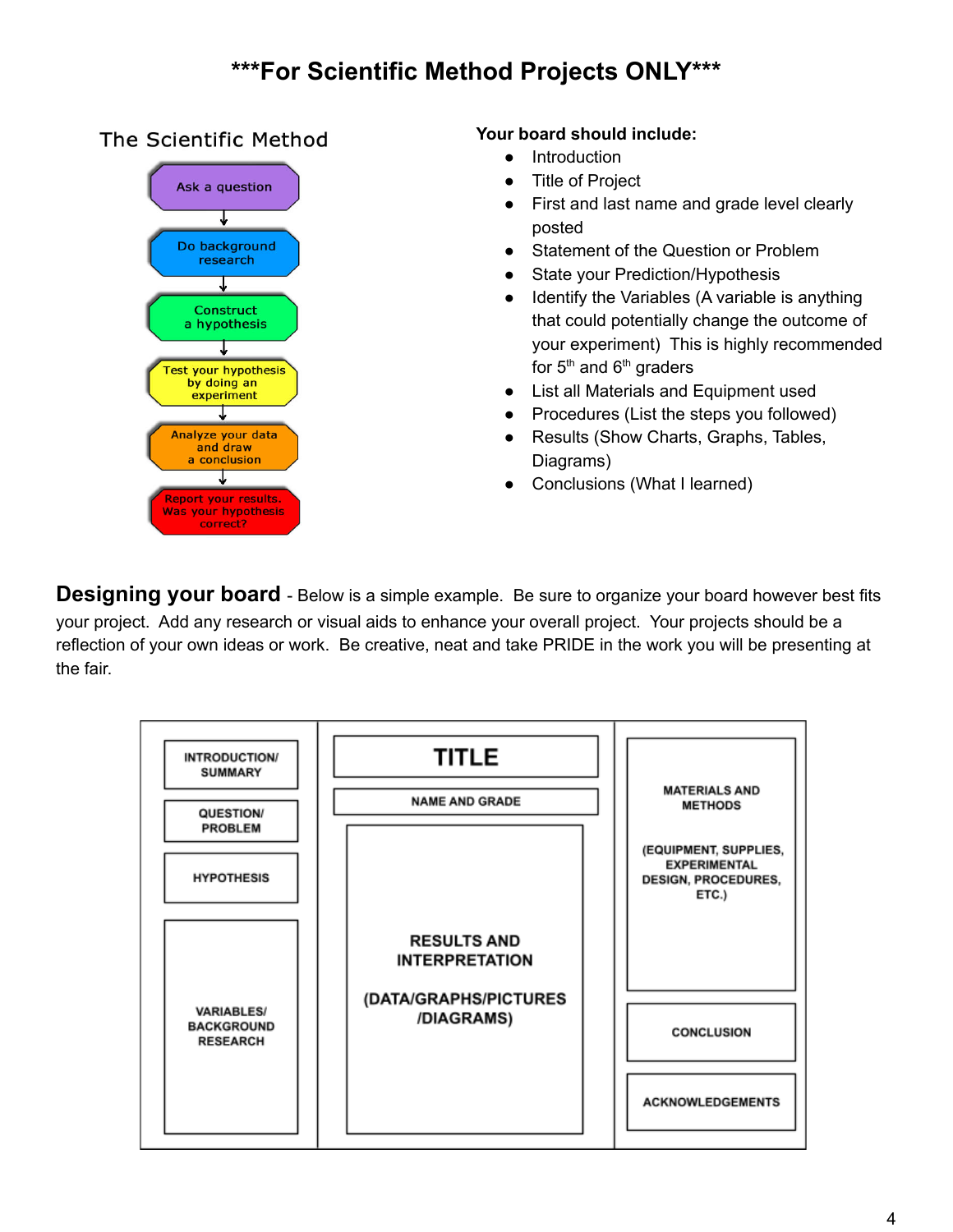### **\*\*\*For Engineering Design Projects ONLY\*\*\***



**Designing your board** - Below is a simple example. Be sure to organize your board however best fits your project. Add any research or visual aids to enhance your overall project. Your projects should be a reflection of your own ideas or work. Be creative, neat and take PRIDE in the work you will be presenting at the fair.

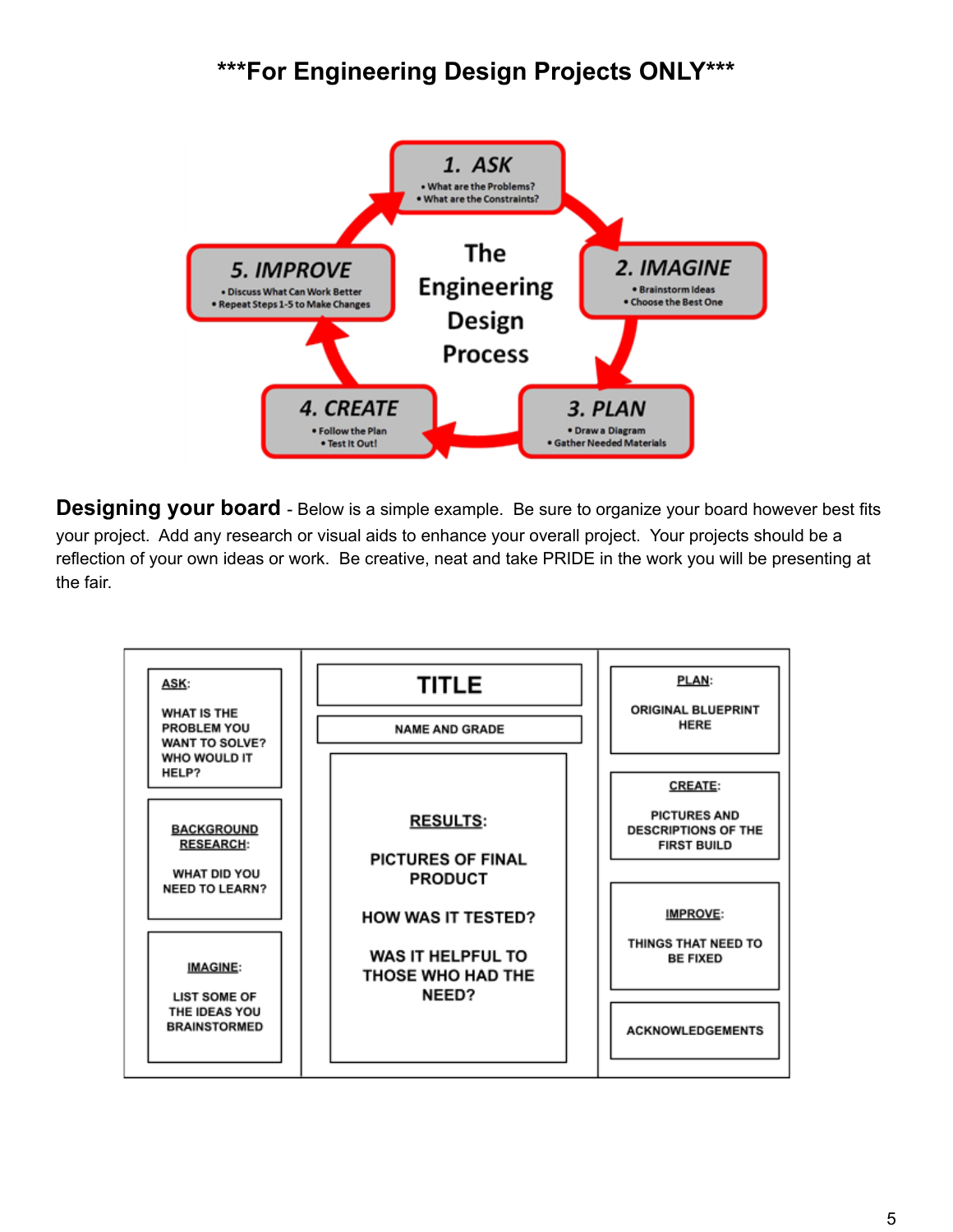## **\*\*\*For Coding Design Projects ONLY\*\*\***



**Designing your board** - Below is a simple example. Be sure to organize your board however best fits your project. Add any research or visual aids to enhance your overall project. Your projects should be a reflection of your own ideas or work. Be creative, neat and take PRIDE in the work you will be presenting at the fair.



#### 6